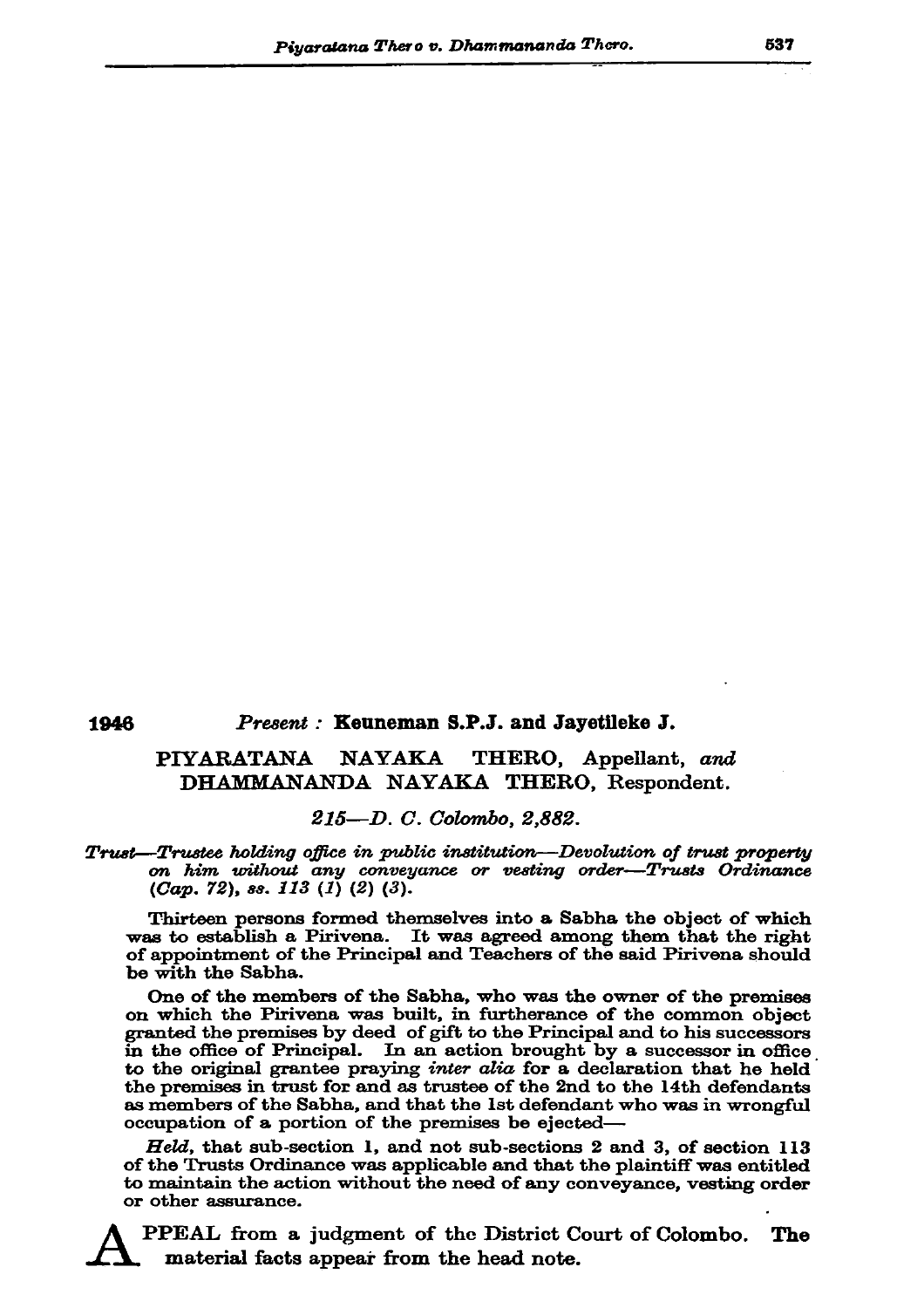R. L. Pereira, K.C. (with him L. A. Rajapakse, K.C., G. T. Samarawick. rame and Dharmakirti Peiris), for the plaintiff, appellant.-The question that arose for consideration on the preliminary issues of law that were tried was whether the plaintiff was duly appointed trustee according to the requirements of the Trust Ordinance. By the original deed creating the trust (P2A) the premises in question were given " to the Ven. Sumangala Nayaka Thero, Principal of the Vidvodava Pirivena. and on his demise to the Principals appointed to the Pirivena by the parties of the second part  $\ldots$  . . . . . . . . . The plaintiff is the Principal of the Vidvodava Pirivena and in terms of section 113 (1) Trusts Ordinance the title to the trust property devolved on him without any conveyance. The learned Judge has held that the operation of section 113 (1) is limited to cases where the creator of the trust or the beneficiaries have nothing to do with the appointment to the office concerned. This limitation finds no support in the Ordinance or elsewhere and is arbitrary and unwarranted. The learned Judge further held that section 113  $(2)$ applied and that a memorandum in writing notarially executed as contemplated by sub-section (3) was necessary to vest the property. It is submitted that sub-section (1) deals with the appointment of trustees by reference to office and sub-section  $(2)$  of trustees qua trustees. Subsection (1) and not (2) would therefore apply to the present case. The principle underlying them is an extension of that underlying the Ordinance for the Prevention of Frauds. It is necessary that there should be no doubt as to the identity of a trustee to prevent impostors from claiming. Where the appointment is made by reference to office it is clear enough but where the appointment is of trustees qua trustees there is room for raising disputes. Hence the requirement of a notarially executed memorandum of appointment. In any event the learned Judge has misdirected himself in not going on to consider whether sub-section (1) also did not apply once he had decided that sub-section (2) applied. It is to be noted that sub-section  $(1)$  was enacted by Ordinance  $9$  of 1915 as an amendment to the Trusts Ordinance 1871 and at that time there was no provision corresponding to sub-section  $(2)$ . In the case of Muttiahpillai v. Sanmugam Chetty<sup>1</sup> it was held that the Trusts Ordinance applied to private trusts as well as to public trusts. As regards the land described in schedule B plaintiff's position was that it formed part of the Pirivena premises after its purchase by Rev. Mabatouwana and that the Trust has prescribed to it. Reference may also be made to the case of Masson v. Mathes<sup>2</sup> where it was held that in the case of religious trusts of this nature even a de facto trustee may sue.

 $N. Nadarajah, K.C.$  (with him  $H.$   $W. Jayevarden$ ), for the 1st defendant, respondent.—Whatever may be the nature of the trusts disclosed by the deeds P 1 and P 2A the plaintiff claims to hold the lands in trust for the 2nd to 14th defendants who are members of the Vidyadara Sabha. This is clearly a trust for a private association and falls within sub-section (2). A memorandum of appointment notarially executed was necessary for vesting the trust property. It is admitted that such a memorandum does not exist.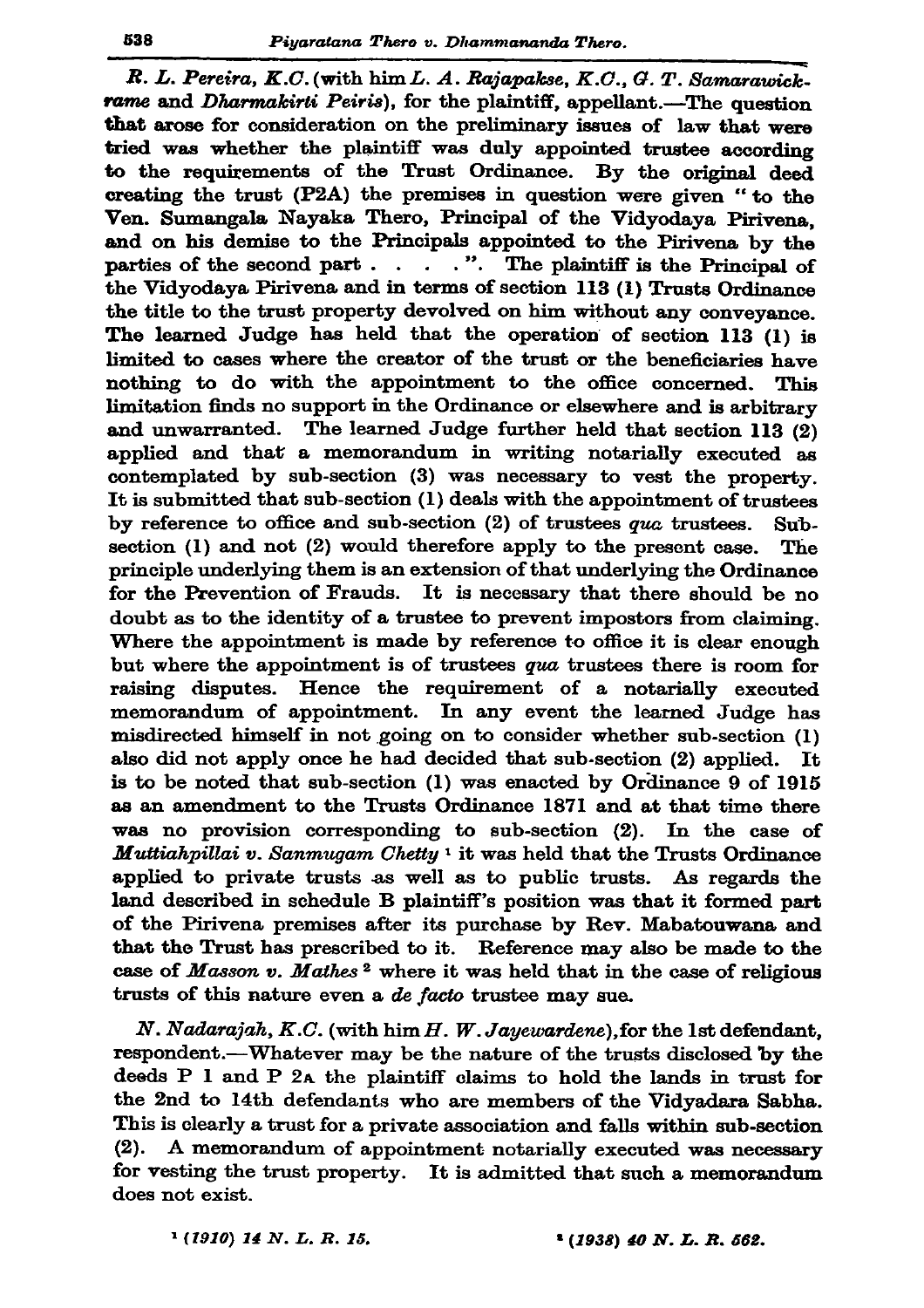The provision now found in section 113 (1) was first enacted by Ordinance 9 of 1915 in consequence of the decision in Van Reeth v. de Silva<sup>1</sup>. It was re-enacted along with sub-section (2) in the present Trusts Ordinance. The Objects and Reasons are to be found in the Government Gazette of August 25, 1916, and are instructive. It is stated. "The first part of section 113 re-enacts Ordinance 9 of 1915 which was recently passed as a special enactment. The second part of this section should prove of some use to religious societies which have property vested in trustees. Such societies seldom take the trouble to see to the execution of the necessary conveyance on a change of trustees". Clearly therefore sub-section (2) was enacted to catch up cases like the present. Muttiapillai v. Sanmugam Chetty (supra) was decided before the Trusts Ordinance was amended by Ordinance No. 9 of 1915 and is not an authority applicable to the provision under discussion. Section  $113(1)$ will apply in cases where a person like the Archbishop of Colombo who is appointed from Rome and with whose appointment the parties to a trust have no concern is declared trustee. In this case the deed of trust itself contemplates the appointment of the principal by the Vidyadara Sabha who are the beneficiaries. Indeed inasmuch as they contributed part of the consideration for the transfer they are also authors of the trust. Since the deed provides for a principal appointed by the Sabha being trustee there is a method for the appointment of a trustee prescribed as contemplated by section 113 (2). Alternatively the method followed in practice should be regarded as the customary method. The deed really and in fact makes provision for the appointment of a trustee by the Sabha and the fact that the word "Principal" is used cannot affect the matter. Further, even if this case is thought *prima facie* to fall within section 113  $(1)$ , sub-section  $(1)$  is a general provision and sub-section  $(2)$  is an exception to it which is specially applicable to the facts of this case and should therefore be followed.

E. B. Wikramanayake, for the other defendants-respondents except the sixth.

R. L. Pereira, K.C., in reply.—Sub-section(1) deals with the appointment of trustees by reference to office; sub-section (2) with the appointment of trustees qua trustees. It cannot be said that one is general and the other special.

Cur. adv. vult.

October 25, 1946. KEUNEMAN S.P.J.-

In this case a large number of issues were framed but, at the suggestion of counsel for the 1st defendant, issues 19, 20 and 21 were tried as preliminary matters.

The issues in question are as follows :-

- Was the plaintiff appointed lawful trustee according to the 19. requirements of the Trust Ordinance of 1918?
- Is the plaintiff vested with the properties in Schedules A and B? 20.
- If issues 19 and 20 or either of them are answered against the  $21.$ plaintiff, can plaintiff maintain this action?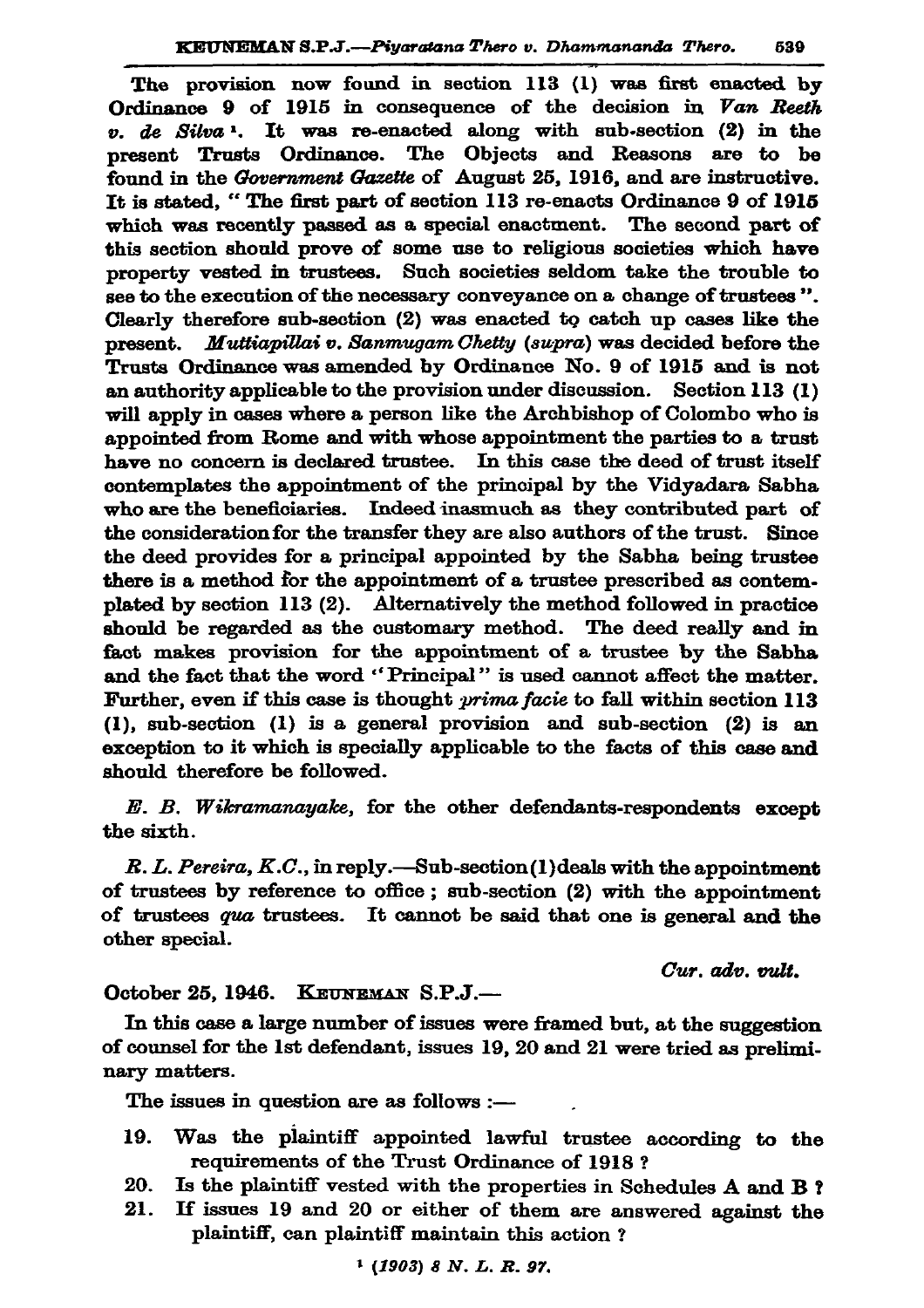It was agreed that these three issues should be tried " on the assumption but without conceding the truth of the allegations in the plaint".

The District Judge decided these issues against the plaintiff and dismissed his action with costs payable to the 1st defendant.

In his plaint the plaintiff alleged that thirteen persons on or about December 6, 1873, formed themselves into an association called Viduadhara The chief object of the Sabha was to obtain a portion of land in Sabha. Colombo and to establish a Pirivena thereon for the purpose of teaching Buddhism. Certain agreements by the said persons were then set out. including the agreement that the right of appointment of the Principal and teachers of the said Pirivena should be with the Sabha. The mode of appointment of future members was to be prescribed by the Sabha. the membership being restricted to thirteen persons. Provision was also made for the filling of vacancies among the thirteen persons by reason of their death. I may add that the agreement in question was embodied in document P 1-No. 925 of December 6, 1873.

The Sabha collected money and constructed a building for the Pirivena. and established the Vidyodaya Pirivena, and about 1873 appointed the Venerable Hikkaduwe Sri Sumangala Nayaka Thero as the Principal. By deed No. 1.259 dated March 9, 1876 (P  $2a$ ) one of the thirteen persons. who was the owner of the premises on which the Pirivena was built, in furtherance of the common object transferred the premises in Schedule A of the plaint to the Venerable Hikkaduwe Sri Sumangala Nayaka Thero and to his successors in the office of Principal.

The actual deed took the form of a gift and assignment to the priest I have mentioned and "on his demise to the Principals appointed to the Pirivena " by the thirteen persons, " and on their death by the gentlemen" who joined the Sabha. The gift was "by way of a dedication absolute and irrevocable and as Sanghika property".

The plaint further alleged that the Sabha made arrangements to acquire the adjoining premises—described in Schedule B of the plaint for the Vidyodaya Pirivena, and that these premises were transferred by deed No. 2,134 dated April 4, 1884 (P 3). This deed took the form of a plain transfer to the Rev. Mabotuvana Siddharta Thero, but the plaint alleged that he held the legal title in trust for the members of the Sabha.

It was further alleged that certain buildings had been erected on these premises. It was also stated that on the death of each Principal his successor was appointed by the Sabha, the last Principal appointed being the plaintiff.

The plaint finally alleged that the 1st defendant about December, 1941, wrongfully and unlawfully entered into occupation of a portion of the premises.

The plaintiff prayed inter alia for a declaration that he held the premises in question in trust for and as trustee of the 2nd to the 14th defendants as members of the Sabha, and for ejectment of the 1st defendant from the premises.

The argument addressed to the District Judge and in appeal by the 1st defendant was that the plaintiff had not been duly appointed trustee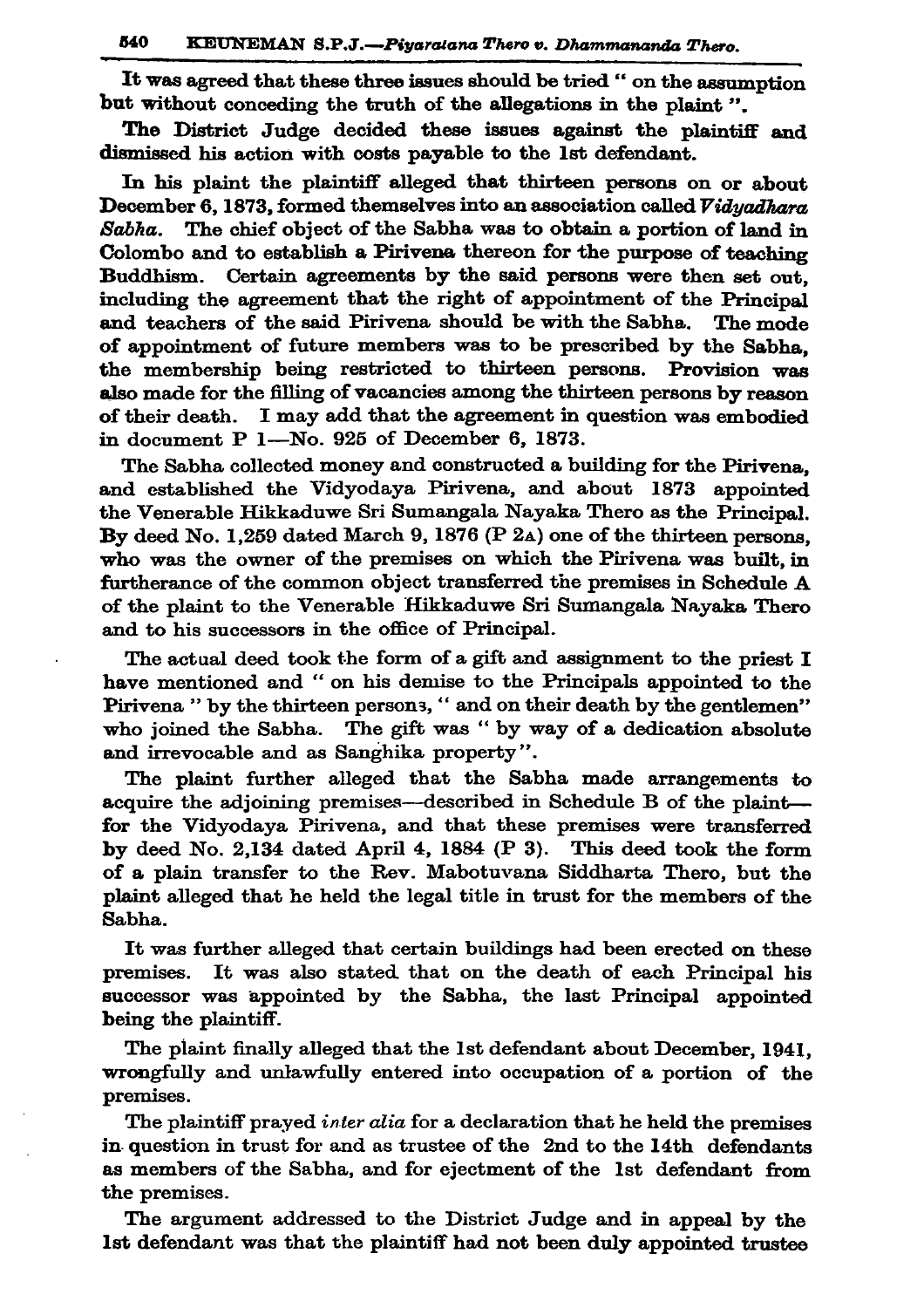within the terms of section 113 of the Trusts Ordinance (Cap. 72). It was contended that the case did not fall within section 113 (1), which runs as follows :-

"Where, whether before or after the commencement of this Ordinance, it is declared or intended in any instrument of trust that the trustee shall be the person for the time being . . . . holding or acting in any office or discharging any duty in any public or private institution . . . the title to the trust property shall devolve from time to time upon the person for the time being holding or acting in any such office, or discharging such duty, without any conveyance, vesting order, or other assurance otherwise necessary for vesting the property in such person."

It seems clear that the language used is wide enough to cover the present case, at any rate as far as the premises in Schedule A are concerned. The deed P 2A grants the legal estate to the Venerable Sumangala Nayake Thero. Principal of the said Pirivena, and on his demise to the Principals appointed by the Sabha. On the plain terms of the sub-section the legal title should devolve upon "the person for the time being holding . . . . that office " without the need of any conveyance, vesting order or other assurance.

It has been argued before us that this sub-section does not apply where the appointment to the office is made by the author of the trust or, as in this case, by the persons who are alleged in the plaint to be the beneficiaries. No authority has been cited in support of this contention, and we are unable to import such a meaning into the sub-section. In our opinion section 113 (1) applies to the present case, so far as the deed P 2A is concerned.

The deed P 3 does not raise the present point. The plaintiff no doubt will have to establish his contention with regard to the land in Schedule B. But that is a matter of evidence, and the preliminary objection raised does not apply to these premises.

The 1st defendant further argues that section 113 (2) and (3) apply to the present case, and contends that these sub-sections, if applicable, exclude the operation of section 113 (1). I have doubts whether the last part of the argument is good, but I do not think it is necessary to decide the point and shall merely determine the question whether subsections (2) and (3) are applicable to this case.

The relevant portions of the sub-sections are as follows :-

113 (2)-"Where, whether before or after the commencement of this Ordinance, in the case of any charitable trust, or in the case of any trust for the purpose of any public or private association (not being an association for the purpose of gain) a method for the appointment of new trustees is prescribed in the instrument of trust. or by any rule in force, or in the absence of any such prescribed method is established by custom, then upon any new trustee being appointed in accordance with such prescribed or customary method, and upon the execution of a memorandum referred to in the next succeeding sub-section, the trust property shall become vested without any conveyance, vesting order, or other assurance in such new trustee. 89